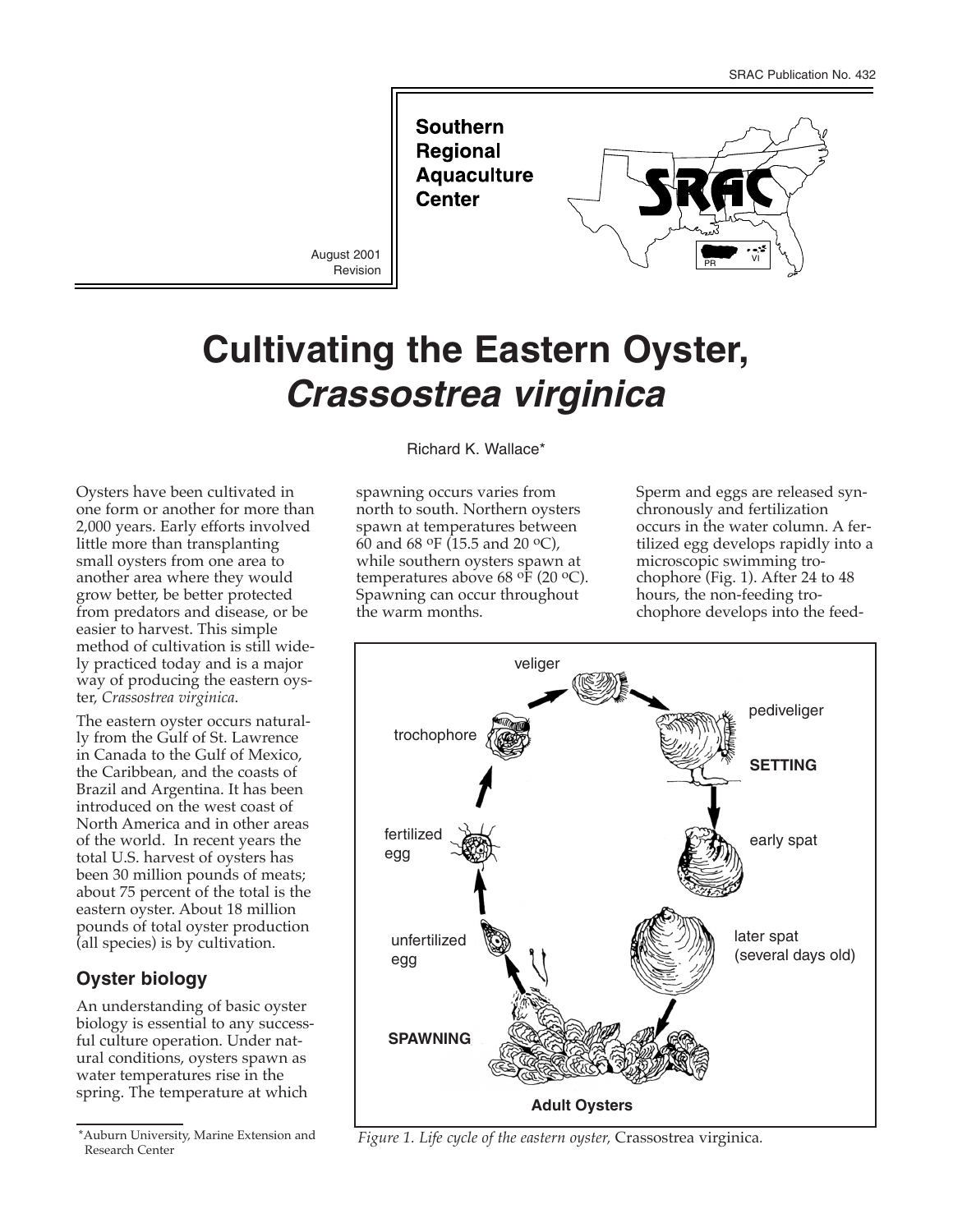ing veliger stage. At this stage the larva has a thin shell and feeds primarily on tiny algae. After 12 to 20 days, the larva develops a foot and eye spots and is referred to as a pediveliger or "eyed larva." Pediveligers settle to the bottom and can crawl short distances to find suitable sites for setting. Setting occurs when the larva cements itself to a hard substrate (usually oyster shells) and metamorphoses into a tiny oyster called a spat.

"Spat" usually refers to a recently metamorphosed oyster, but the term may be applied to any small oyster. Similarly, the term "seed oyster" may be given to oysters that are too small to harvest, but it generally refers to juvenile oysters larger than spat.

Spat are mostly male and grow rapidly. Sexual maturity can occur within 4 months in southern waters. Some males change to females, usually after the first or second spawning, and some females can change back to males. Growth to harvestable size (3 inches, 75mm) can take 12 to 36 months, depending on temperature, water salinity and food supply. Oysters do best in areas where the bottom is relatively firm and stable, salinities are from 10 to 30 ppt (15 to 18 ppt is considered optimal), water flow is adequate to bring food, sediment does not smother oysters, and oxygen concentrations remain greater than 3 ppm (greater than 5 ppm most of the time).

## **Oyster culture**

Methods of oyster culture can range from very simple, with little input or control, to very intensive, with much input and control. The simplest form of oyster culture is to place (plant) oyster shells, clamshells or other appropriate materials (cultch) in an area where oyster larvae are likely to settle. Oysters are then harvested in 1 to 3 years, depending on their growth rate. In some cases, small oysters are moved to areas where growth and survival are expected to be better than in the location where the larvae set.

After oysters are harvested, additional cultch is planted to provide substrate where more oyster larvae can set.

The most intensive culture methods involve spawning oysters in a hatchery and growing free-swimming larvae in large tanks supplied with specific algae (e.g., *Isochrysis, Chaetoceros,* or *Tetraselmis*) that are known to be nutritious for larvae. Much of the effort and space in an oyster hatchery is devoted to producing the algae. When larvae are ready to set (14 to 16 days), they are sieved from the large tanks and added to tanks that contain whole oyster shells in large mesh bags.

An alternative method is to set the larvae on microscopic pieces of oyster shell (microcultch) that are held on fine screens in bucket- to barrel-size containers. Generally, only one larva sets on a piece of microcultch. This technique produces a crop of single oysters which are desirable for the oysters-on-the-half-shell market. Oyster larvae also can be shipped to locations far away from the hatchery and set. This process is called "remote setting."

## **Oysters set on shells**

Oyster larvae may be set on whole oyster shells, fragments, or other types of shell (e.g., clams). Typically, well washed oyster shells that have been aged at least 6 months or more are loaded into large mesh  $(^9/16$ -inch, 1.4-cm) bags that hold about 40 pounds (18.1 kg) of shells (approximately 215 shells). Bags of shells are placed in light colored, aerated tanks containing filtered seawater (50-micron, 0.002-inch filters) with a salinity greater than 10 ppt. Oyster larvae are added at a rate of 100 per shell with a goal of getting an initial set of 20 to 30 spat per shell. Tanks are covered with a tarp to block out light and left for 48 hours. After setting, filtered seawater water can be run through the tanks until the spat are moved to a nursery area. Hatchery-produced algae or commercial algae paste can be used as supplemental feed.

Shell bags are moved from the hatchery to a nursery area in natural waters. The nursery area should be easily accessible for the equipment needed to deploy the bags. It should also be a site where poaching can be kept to a minimum and, most importantly, where oysters will grow rapidly.

Shell bags can be strapped to a pallet and placed in natural waters for the nursery phase. Or, bags can be placed on a hard bottom or suspended from floats or racks. When oysters grow to about an inch along the longest axis, they are emptied from the shell bags onto the growing area. There can be considerable loss from predators such as crabs, oyster drills and flatworms, particularly if seed is damaged in planting. Under good conditions three to five spat per shell should survive to reach market size. Oysters are harvested according to local gear and size regulations.

## **Single oysters**

Single oysters are produced by introducing ready-to-set larvae  $(600 \text{ per square inch}, 236/\text{cm}^2)$ into containers with fine mesh (150-micron, 0.006-inch) bottoms that have been covered with finely ground and sieved oyster shells (250-micron diameter, 0.01-inch). The containers are usually suspended in a larger tank or trough of filtered seawater. An airlift pump on each container lifts water from the tank into the container; the water flows out through the mesh bottom. This arrangement is called a downweller; the downward action of the water keeps the larvae in the container until they set. As with larvae set on whole shells, the containers are covered and left for 48 hours while larvae set.

After the larvae set, the flow of the airlift is reversed to create an upweller (Fig. 2) that pulls water through the bottom mesh of the container and out the top. The source water is usually filtered to keep out larger organisms and reduce fouling on the screen bottoms. As the oysters grow, they are usually moved to upwellers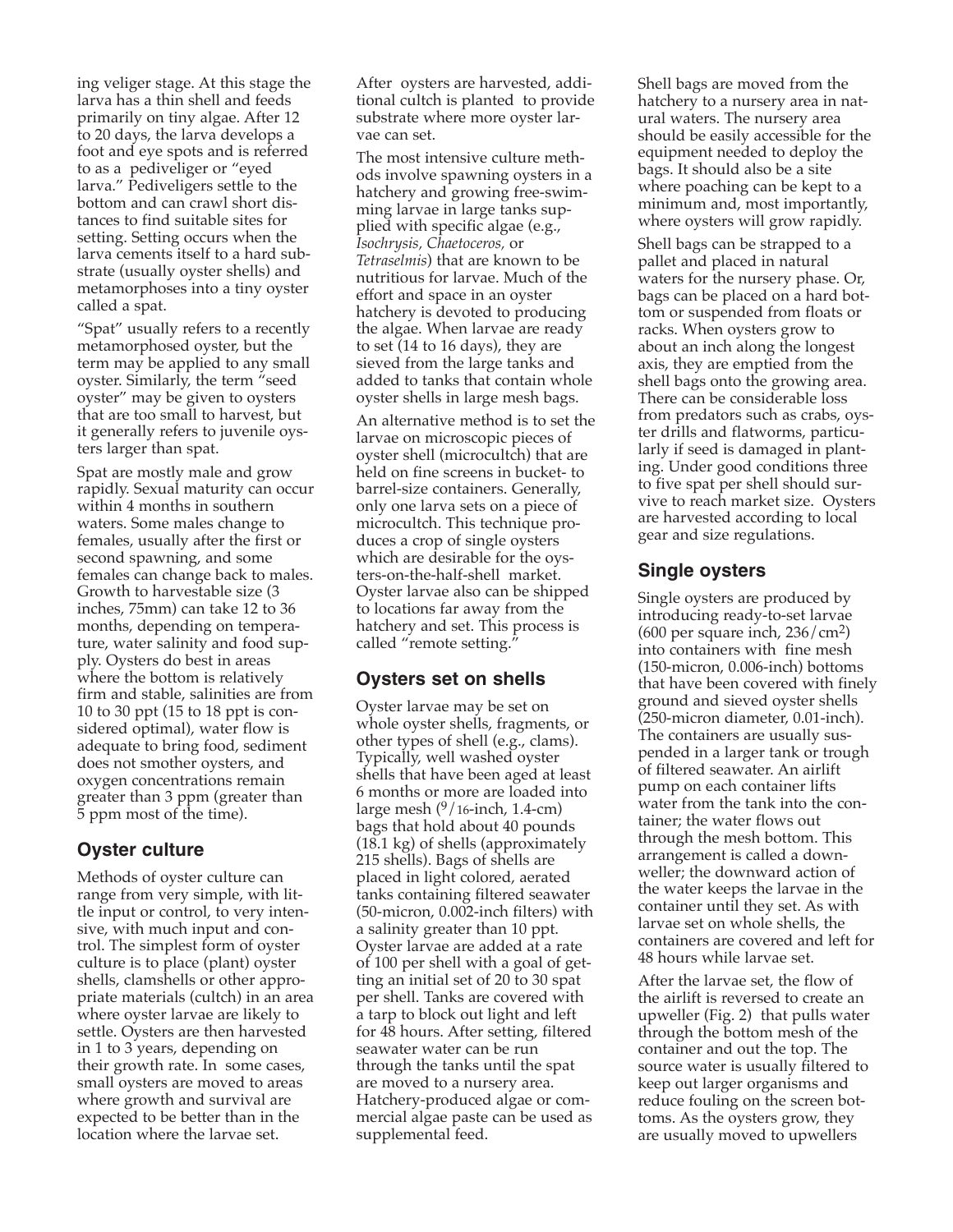

*Figure 2. Airlift upweller.*

with larger mesh bottoms to increase flow and reduce clogging in the mesh.

Grow-out takes place in natural waters where single oysters are placed in polyethylene mesh bags that are typically  $36 \times 18 \times 3$  inches (91 x 46 x 7.6 cm). Single oysters are at great risk from predators if not protected in bags.

Oysters do not all grow at the same rate, so they are sieved in order to be placed in containers of the appropriate mesh size. Representative mesh sizes and stocking densities are shown in Table 1. As oysters grow, they are moved to larger mesh containers at lower densities.

#### **Table 1. Typical mesh size of oyster growing containers (bags) and suggested stocking densities.**

| <b>BAG MESH</b><br>(inches) | OYSTERS/BAG |
|-----------------------------|-------------|
| $0.75(19$ mm)               | 250         |
| 0.50 (12.7 mm)              | 500         |
| 0.25 (6.4 mm)               | 1,500       |
| $0.13(3.3 \text{ mm})$      | 4,000       |
| $0.08(2 \text{ mm})$        | 10,000      |
| 0.04(1 mm)                  | 50,000      |
|                             |             |

Single oysters are generally grown off-bottom so they will not be smothered by soft sediments. Oyster containers can be placed on racks attached to the bottom, on racks suspended from structures, or on floating long lines. A flexible belt apparatus developed at Harbor Branch Oceanographic Institution, Inc. places a large number of bags on two parallel

lines (polypropylene ropes) and uses PVC pipes to spread lines and attach bags to the lines. The flexible belts are deployed on suitable hard bottoms or suspended horizontally in the water column with floats (Fig. 3). Another method is to put a float in each bag and link the bags together. As the oysters grow heavier, a considerable amount of flotation is needed for suspended oyster bags.

Oyster bags often become overgrown with marine organisms such as barnacles, mussels, bryozoans, etc. Regular air drying for several hours may help, or bags may need periodic pressure washing.

Many intensively cultivated oysters come from areas where they are completely uncovered at low tide. This regularly dries the oysters, gives easier access to oyster bags, and makes it easier to maintain supporting structures and carry out the harvest.

#### **Site selection**

While some oysters have been grown to harvestable size in ponds or in the effluent from other culture operations, most production takes place in natural waters. This means that there is little control over the many variables that affect growth and survival. Therefore, selecting a site that has favorable conditions for oyster culture is essential. These factors should be considered:

1. Status or classification, by a state agency, of the water for safe shellfish harvesting



*Figure 3. Example of a flexible belt system with flotation. (Illustrated by F. Scott Rikard)*

- 2. Substrate conditions (soft, hard, shifting, stable)
- 3. Salinity
- 4. Prevalence of diseases
- 5. Tidal range
- 6. Sedimentation rate
- 7. Water flow
- 8. Oxygen concentration
- 9. Algae concentration (food supply)
- 10. Prevalence of predators
- 11. Fouling organisms
- 12. Accessibility and security

Most potential sites within the southern U. S. are in estuarine areas where conditions are highly variable. For example, water salinity may be within an acceptable range for parts of a year or for several years at a particular site, but may be outside that range for other periods of time. Understanding such variability can help in selecting a good site. Furthermore, several factors may be closely associated, such as salinity, disease and predators. Seek help from local experts and the appropriate state agency when assessing the characteristics of a particular site.

To use a site in public waters you must obtain permits from various agencies. This may involve a lease from the state or other formal arrangement to use water bottoms or the water column. Each state has its own requirements; at a minimum, permitting generally involves the U.S. Army Corp of Engineers, the state natural resources agency, and the state public health department.